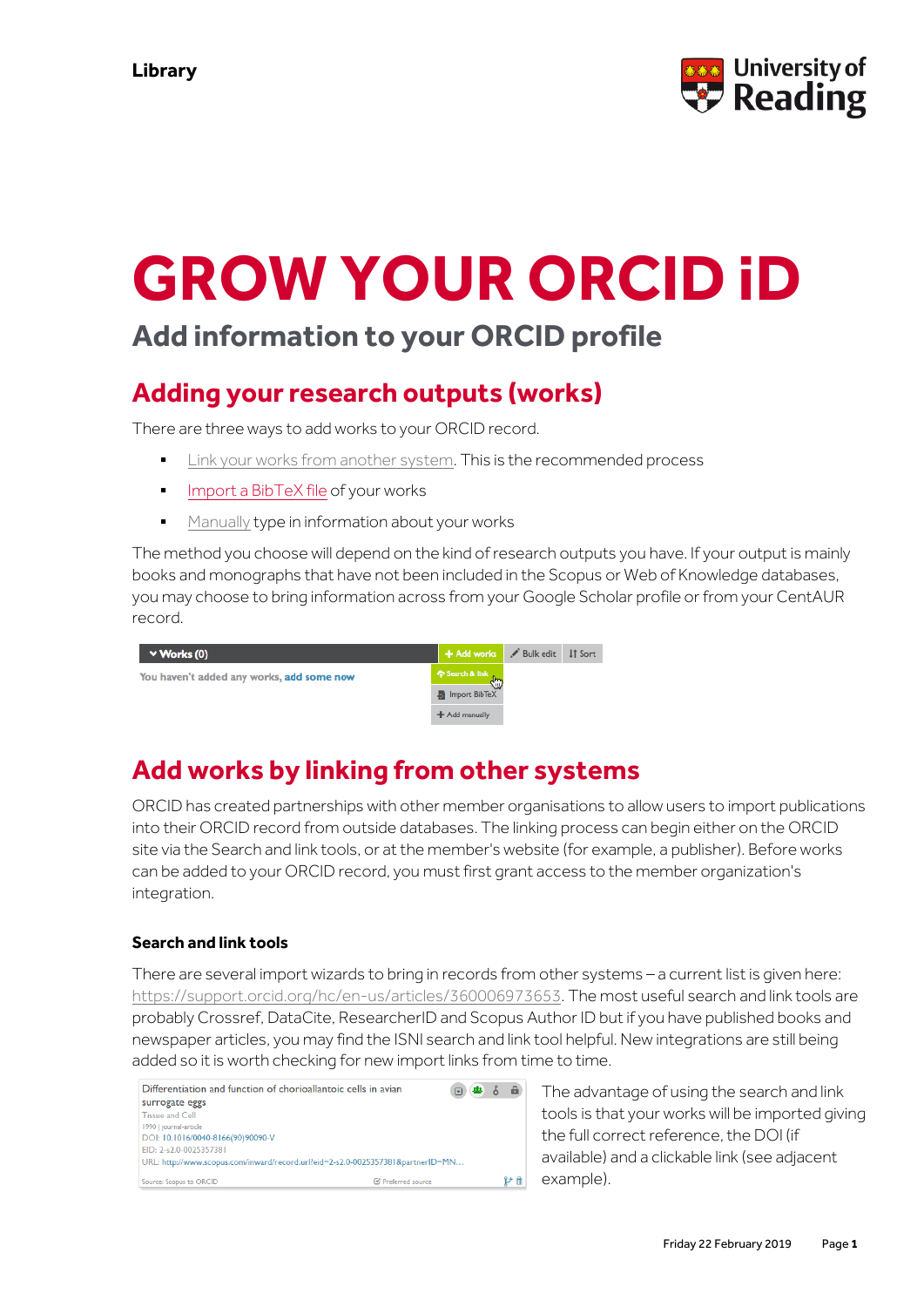## **Importing works from a BibTex file**

If you have an up-to-date Google Scholar profile, works in CentAUR or a list of your works in a reference manager, you can import works to your ORCID record by creating a BibTeX file. The disadvantage of using this method is that the publications will not be linked to the publication automatically as they are

using the search and link methods (see adjacent example). However, if your research outputs are not

| Structure and activity of DmmA, a marine haloalkane<br>dehalogenase<br>2012-01-04   journal-article |                    |
|-----------------------------------------------------------------------------------------------------|--------------------|
| Source: Todd W. Geders                                                                              | ■ Preferred source |

included in bibliographic databases, this is a useful way of importing works rather than adding them manually. Some help on this is provided by ORCID[: Importing works from a BibTex file.](https://support.orcid.org/hc/en-us/articles/360006894794-Importing-works-from-a-BibTeX-file)

#### **Importing records manually**

If you preferto add records manually, choose the 'import manually' option in the Add Works menu. A form with a list of fields to complete will appear. To get the best result, fill in as many fields as you can when adding a work manually.

## **Tidying up and editing your works**

After you have imported your records you may find that there are duplicates as the publication/output was listed in more than one database. When this happens these works are grouped together as they represent the same item. Works in ORCID are grouped together based on their identifiers (such as DOIs, ISBNs, etc), if a work does not have an identifier it cannot be grouped.

Each group of works is shown in a single box. The default version of the work shown is the one you have selected as the preferred version. To see other versions ofthe work, click on the number next to the 'Preferred source' indicator in the bottom left corner of the record.

| $\vee$ Works (1)                                                                                   |                     |                           | + Add works Bulk edit | It Sort  |
|----------------------------------------------------------------------------------------------------|---------------------|---------------------------|-----------------------|----------|
| <b>ORCID: Unique Identifiers for Authors and Contributors</b><br>: Information Standards Quarterly |                     |                           |                       | <b>a</b> |
| 2013   JOURNAL-ARTICLE<br>DOI: 10.3789/isqv23n3.2011.3                                             |                     |                           | Show other sources    |          |
| SOURCE: Sofia Maria Hernandez<br>Garcia                                                            | CREATED: 2014-12-11 | C Preferred source (of 2) |                       |          |

You can toggle between different versions of the work by clicking on the source information.

preferred' box.

You can set which version of the work you would like to display publicly by clicking on the 'Make

| $\vee$ Works (1)                                                                                                                                             |                | + Add works               | Bulk edit<br><b>It Sort</b> |
|--------------------------------------------------------------------------------------------------------------------------------------------------------------|----------------|---------------------------|-----------------------------|
| Sources Close sources                                                                                                                                        | <b>Created</b> | Preferred                 | â<br>趣<br>冋                 |
| <b>ORCID: Unique Identifiers for Authors and Contributors</b><br>: Information Standards Quarterly<br>2013   JOURNAL-ARTICLE<br>DOI: 10.3789/isqv23n3.2011.3 |                |                           |                             |
| Sofia Maria Hernandez Garcia                                                                                                                                 | $2014-12-11$   | <b>■ Preferred source</b> | ╱ 而                         |
| <b>Test Credentials</b>                                                                                                                                      | $2014-12-11$   | Make preferred<br>5       | γm                          |

The full details ofthe work can be displayed or hidden by toggling the arrow button next to the privacy settings.

| $\vee$ Works (1)                                                                                                                                             |                     | + Add worl                | <b>Show Details</b> | <b>IT Sort</b> |
|--------------------------------------------------------------------------------------------------------------------------------------------------------------|---------------------|---------------------------|---------------------|----------------|
| <b>ORCID: Unique Identifiers for Authors and Contributors</b><br>: Information Standards Quarterly<br>2013   JOURNAL-ARTICLE<br>DOI: 10.3789/isqv23n3.2011.3 |                     | 딩.,                       | â                   |                |
| <b>SOURCE: Test Credentials</b>                                                                                                                              | CREATED: 2014-12-11 | <b>■ Preferred source</b> |                     |                |

The order in which your works appear can be determined by using the sort button on the right side ofthe works tool bar.